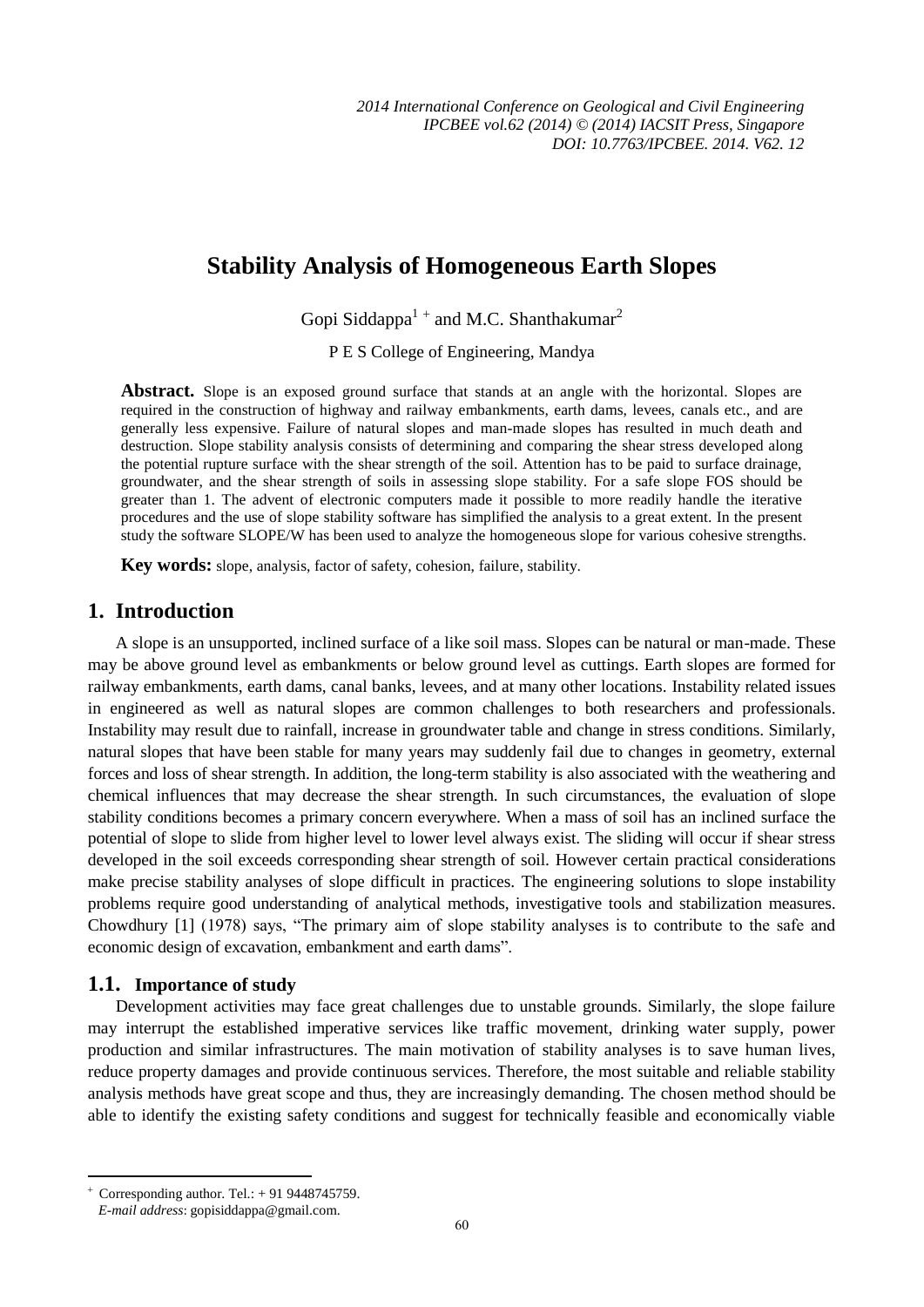solutions. With this intension, limit equilibrium method like SLOPE/W, is adopted to study the causes of failure and to avoid the failures of slope as for as possible.

#### **1.2. The objectives of the present study**

The present study involves in analysis of stability of a homogeneous earth slopes with varying soil parameter and using different methods.

This study is limited to:

a) Calculation utilizing Slope/W software for limit equilibrium analysis.

b) Analysis for limit equilibrium based on ordinary or Fellenius method, Bishop's simplified method, Janbu simplified method, Spencer method, Sarma method, Corps of Engineers#1, Corps of Engineers#2 and General limit equilibrium.

### **2. Literature Review**

Fellenius [2] (1936) introduced the Ordinary or Swedish method of slices. In the mid-1950s Janbu [3] (1954) and Bishop [4] (1955) developed advances in the method. The advent of electronic computers in the 1960's made it possible to more readily handle the iterative procedures inherent in the method which led to mathematically more rigorous formulations such as those developed by Morgenstern and Price [5] (1965) and by Spencer [6] (1967). One of the reasons the limit equilibrium method was adopted so readily, is that solutions could be obtained by hand-calculations. Simplifying assumption had to be adopted to obtain solutions, but the concept of numerically dividing a larger body into smaller pieces for analysis purposes was rather novel at the time.

H. Rahardjo et.al [7](2007) studied on the relative importance of soil properties, rainfall intensity, initial water table location and slope geometry in inducing instability of a homogenous soil slope under different rainfall through a series of parametric studies. B.N Sinha [8] (2008) emphasis that advanced method of slopestability analysis for economical design of earth embankment and discusses on the concept and theory involved in different methods of slope stability analysis of earth embankment. Abdoullah Namdar et al [9] (2010) say that achievement of slope load sustainability using mixed soil technique is considered acceptable method for slope construction technology.

## **3. Causes of Failure of Slopes**

The important factors that cause instability in slope and lead to failure are (1) Gravitational force. (2) Force due to seepage of water (3) Erosion of the surface of slope due to flowing water (4) The sudden lowering of water adjacent to the slope and (5) Forces due to earthquakes.

Different types of slope failures are rotational Failure, slope circle failure, toe circle failure, base circle failure, translational failure, compound failure, wedge failure.

#### **3.1 Types of stability analysis**

There are two different ways for carrying out the slope stability analyses. The first approach is the total stresses approach which corresponds to clayey slopes or slopes with saturated sandy soils under short term loadings with the pore pressure not dissipated. The second approach corresponds to the effective stress approach which applies to long-term stability analyses in which drained conditions prevail. For natural slopes and slopes in residual soils, they should be analyzed with the effective stress method, considering the maximum water level that can be reached under severe rainstorms. Slope stability analysis using computers is an easy task for engineers when the slope configuration and the soil parameters are known. However, the selection of the slope stability analysis method is not an easy task and effort should be made to collect the field conditions and the failure observations in order to understand the failure mechanism, which determines the slope stability method that should be used in the analysis. Therefore, the theoretical background of each slope stability method should be investigated in order to properly analyze the slope failure and assess the reliability of the analysis results.

## **4. GEOSTUDIO – SLOPE/W**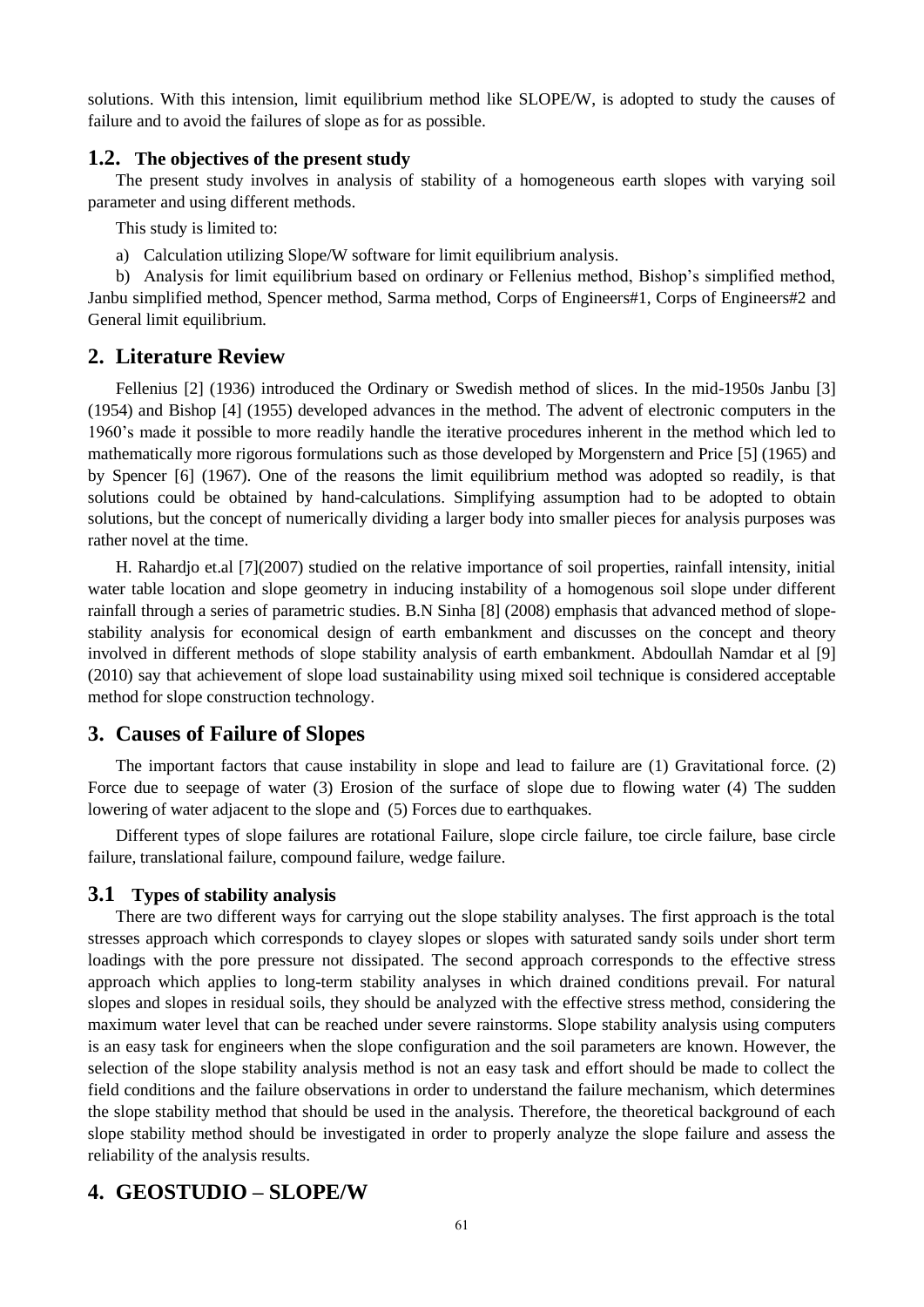GEO‐SLOPE is a suite of application for geotechnical and geo-environmental modeling. SLOPE/W, developed by GEO‐SLOPE International Canada, is used for slope stability analysis SLOPE/W. It has become one of the powerful features of this integrated approach and opens the door to all types of analysis of a much wider and more complex spectrum of the problem.

## **4.1 Geometry**

Fig. 1 shows a homogeneous soil slope with a slope height equal to 6 m and slope angle equal to 45°, the size of the domain considered is 20m in width and 10m in height. The following are the limit equilibrium methods used in this study: ordinary or Fellenius method, BSM, JSM, M‐PM, Spencer method, Sarma method, Corps of Engineers#1, Corps of Engineers#2, and GLE.



Fig. 1: Homogeneous soil slope geometry for "model"

## **4.2 Analysis and result**

In this parametric study, the cohesive strength of the soil varies from 0, 5 and 10–20 kPa. The density and Friction angle of the soil is kept at  $20kN/m<sup>3</sup>$  and 30 ° respectively, in all the analysis. Fig. 2a and Fig. 2b shows CSS and FOS by M‐PM (Auto Locate ) and CSS and FOS by M‐PM (Exit and Entry) respectively.



Fig. 2(b): CSS and FOS by M‐PM (Exit and Entry)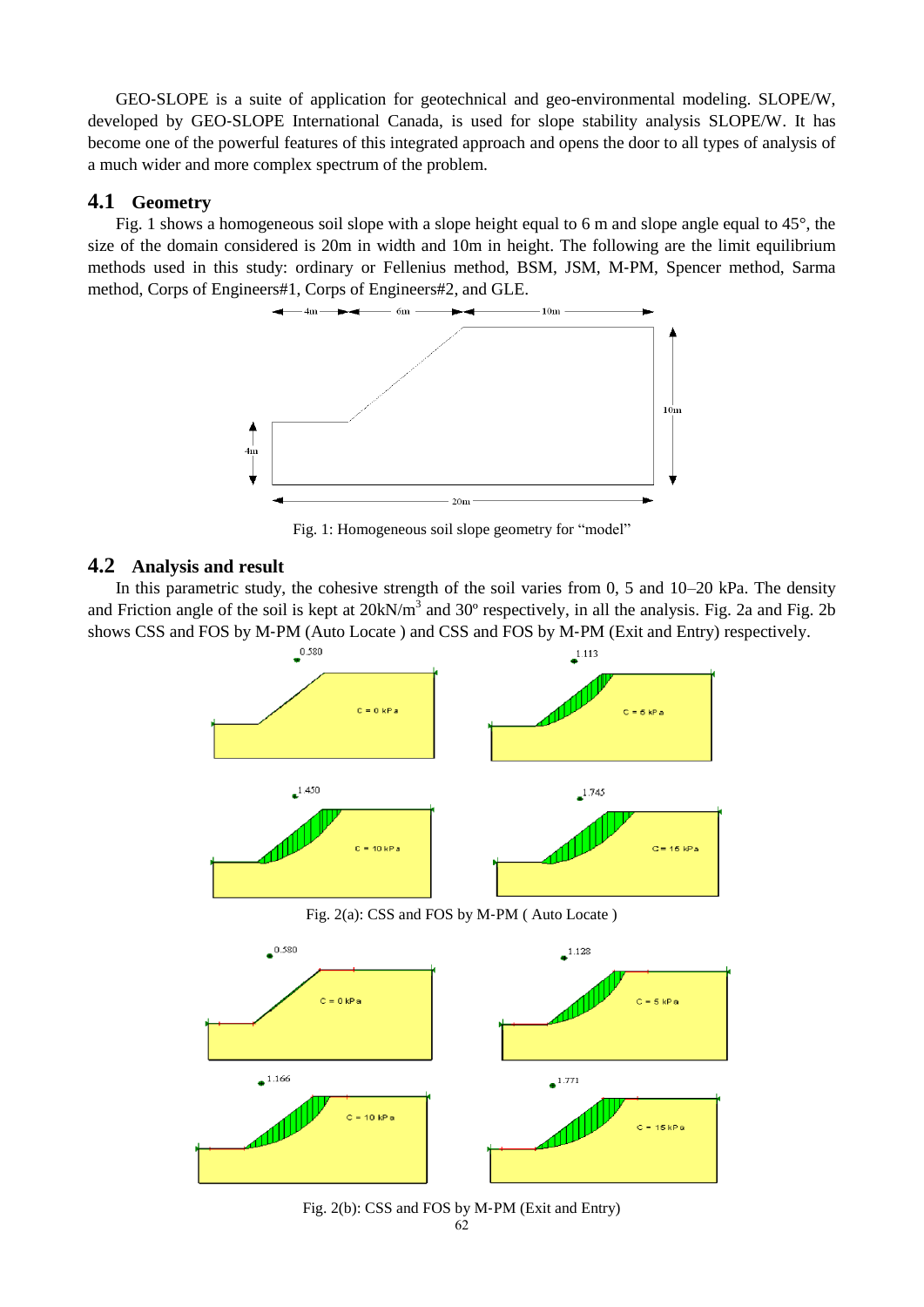Table 1 and Table 2: represents minimum factor of safety for varying cohesion (Auto Locate) and minimum factor of safety for varying cohesion (Entry and Exit) respectively.

| No.                           |               | $\mathbf{1}$   | $\mathfrak{2}$ | 3     | 4     | 5     |
|-------------------------------|---------------|----------------|----------------|-------|-------|-------|
| $\gamma$ (kN/m <sup>3</sup> ) |               | 20             | 20             | 20    | 20    | 20    |
| C (kPa)                       |               | $\overline{0}$ | 5              | 10    | 15    | 20    |
| $\varphi$ <sup>(°)</sup>      |               | 30             | 30             | 30    | 30    | 30    |
| $M-P$                         | <b>Moment</b> | 0.58           | 1.113          | 1.45  | 1.745 | 2.017 |
|                               | Force         | 0.578          | 1.112          | 1.45  | 1.745 | 2.01  |
| Ordinary                      | <b>Moment</b> | 0.578          | 1.052          | 1.388 | 1.664 | 1.929 |
| <b>Bishops</b>                | <b>Moment</b> | 0.586          | 1.118          | 1.468 | 1.739 | 1.997 |
| Janbu                         | Force         | 0.578          | 1.068          | 1.38  | 1.658 | 1.912 |
| <b>Spencer</b>                | <b>Moment</b> | 0.58           | 1.128          | 1.464 | 1.758 | 2.04  |
|                               | Force         | 0.578          | 1.129          | 1.458 | 1.762 | 2.044 |
| <b>GLE</b>                    | <b>Moment</b> | 0.609          | 1.113          | 1.48  | 1.745 | 2.004 |
|                               | Force         | 0.609          | 1.113          | 1.48  | 1.745 | 2.004 |
| <b>Corps Engineers #1</b>     | Force         | 0.58           | 1.136          | 1.485 | 1.796 | 2.091 |
| <b>Corps Engineers #2</b>     | Force         | 0.579          | 1.143          | 1.531 | 1.822 | 2.13  |
| <b>Sarma</b>                  | <b>Moment</b> | 0.58           | 1.12           | 1.453 | 1.729 | 1.992 |
|                               | Force         | 0.578          | 1.12           | 1.448 | 1.729 | 1.992 |

Table 1: Minimum factor of safety for varying cohesion (Auto Locate)

Table 2: Minimum factor of safety for varying cohesion (Entry and Exit)

| No.                                        |               | $\mathbf{1}$ | $\overline{2}$ | 3     | $\overline{4}$ | 5              |
|--------------------------------------------|---------------|--------------|----------------|-------|----------------|----------------|
| $\gamma$ (kN/m3)                           |               | 20           | 20             | 20    | 20             | 20             |
| C (kPa)                                    |               | $\theta$     | 5              | 10    | 15             | 20             |
| $\varphi$ <sup>(<math>\circ</math></sup> ) |               | 30           | 30             | 30    | 30             | 30             |
| $M-P$                                      | <b>Moment</b> | 0.508        | 1.128          | 1.466 | 1.771          | 2.058          |
|                                            | Force         | 0.578        | 1.128          | 1.462 | 1.769          | 2.056          |
| Ordinary                                   | <b>Moment</b> | 0.578        | 1.076          | 1.408 | 1.71           | $\overline{c}$ |
| <b>Bishops</b>                             | <b>Moment</b> | 0.588        | 1.135          | 1.472 | 1.776          | 2.063          |
| Janbu                                      | Force         | 0.578        | 1.06           | 1.363 | 1.688          | 1.989          |
| <b>Spencer</b>                             | <b>Moment</b> | 0.58         | 1.129          | 1.466 | 1.772          | 2.059          |
|                                            | Force         | 0.58         | 1.129          | 1.468 | 1.774          | 2.062          |
| <b>GLE</b>                                 | <b>Moment</b> | 0.626        | 1.128          | 1.465 | 1.771          | 2.058          |
|                                            | Force         | 0.626        | 1.128          | 1.465 | 1.771          | 2.058          |
| <b>Corps Engineers #1</b>                  | Force         | 0.578        | 1.139          | 1.493 | 1.813          | 2.131          |
| <b>Corps Engineers #2</b>                  | Force         | 0.578        | 1.148          | 1.516 | 1.844          | 2.16           |
| <b>Sarma</b>                               | <b>Moment</b> | 0.58         | 1.126          | 1.462 | 1.767          | 2.054          |
|                                            | Force         | 0.578        | 1.125          | 1.461 | 1.767          | 2.056          |

# **5 Conclusion**

From the parametric study, we can see that when the cohesion increases, gradually the Factor of safety also increases. When the cohesion is less than 3kPa, the factor of safety will be less than 1. FOS for design